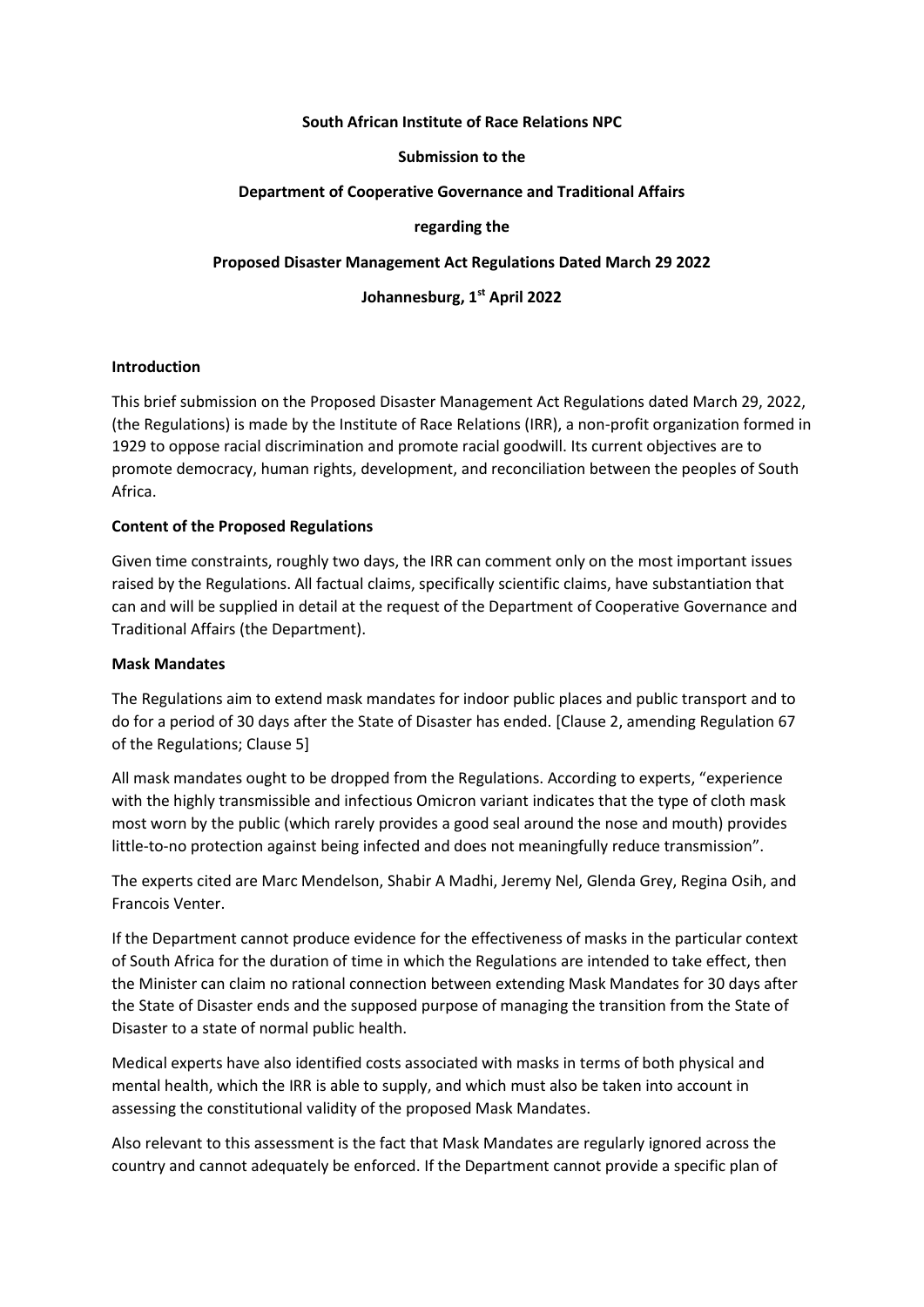action to change the status quo of non-compliance, then the proposal to extend Mask Mandates for 30 days beyond the ending of the State of Disaster – at which point it may be expected that compliance will drop even further – should be removed from the Regulations for want of practical enforceability.

# **Business Restrictions**

The Regulations aim to restrict businesses, including but not limited to restaurants, bars, shebeens, gyms, casinos, and entertainment venues to 50% of the capacity of the venue and to do so for a period of 30 days after the State of Disaster ends. [Clause 3, amending Regulation 69; Clause 5]

Businesses incur major costs as a result of the existing capacity restrictions. Businesses in South Africa should be allowed to make their own choices on how best to provide customers with a safe environment regarding Covid-19, taking two factors into account. First, Covid-19 no longer presents any health threat that could justify the continuation of these constraints. Second, according to experts, South Africa has similar levels of antibody development to combat Covid-19 to countries like England, in which Covid-19 is now less deadly than the common flu.

# **Religious Restrictions**

The Regulations aim to restrict places of worship in venues to 50% of the capacity of the venue and to do so for a period of 30 days after the State of Disaster has ended. [Clause 3, amending Regulation 69; Clause 5]

The same considerations apply as has been set out for businesses above. Compliance with mask mandates has also proved unenforceable in the past and will become even more so once the State of Disaster has ended. Again, therefore, these restrictions should be removed for lack of practical enforceability.

# **Vaccine Passes**

The Regulations aim, among other things, to restrict access to private business premises, such as restaurants, conference centres, and auctions of people who cannot produce proof of vaccination or proof of a negative Covid-19 test and to do so for a period of 30 days after the State of Disaster has ended. [Clause 2, amending Regulation 67; Clause 5]

However, South Africa has the highest rate of people infected, and recovered, from Covid-19 on record in the world. Recovery provides better and longer lasting protection from subsequent encounters with SARS-CoV-2 than vaccination, though it comes at a greater cost. The Department must recognize this power of recovery.

In Germany there has been a "3-G" model, where access to public spaces requires either proof of vaccination or proof of a negative test, as in the Regulations, or proof of earlier recovery, based on scientific facts that the Department should recognise. However, Germany has also abandoned the 3- G requirements at national level because there is insufficient viral spread taking place to justify this limitation of guaranteed individual rights. The same approach should apply here.

# **Information Gathering – "Before you leave remember why you came"**

The transition from the State of Disaster to a state of public health normalcy must include an effort to learn lessons, including from past mistakes. According to Section 17 of the Disaster Management Act the "National Centre" must have information on, inter alia, the effectiveness measures discussed above and proposed in the Regulations during the last month, or a similar period.